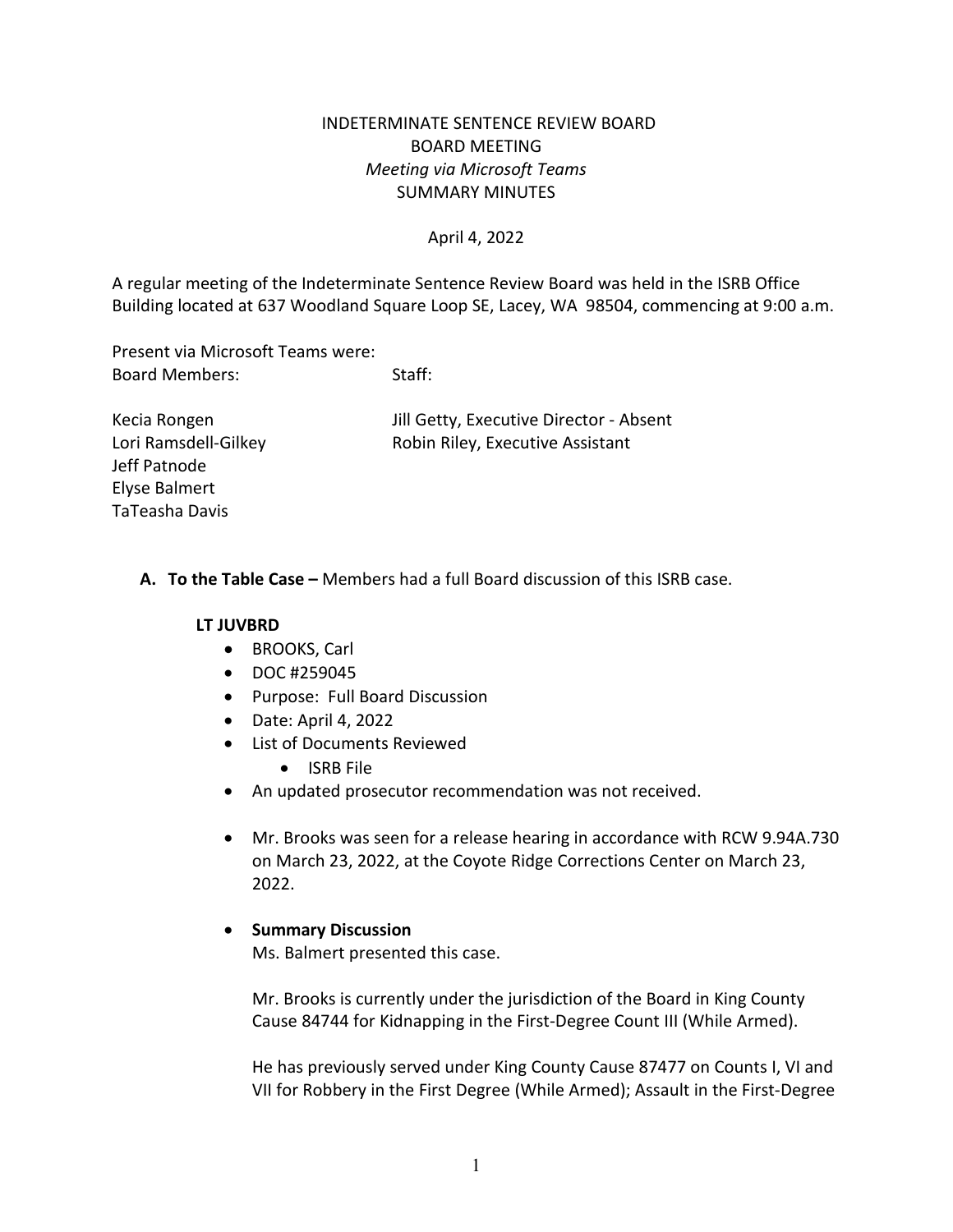Count V (While Armed); and Burglary in the First-Degree Count VIII (While Armed).

He has consecutive counts under 84744 for Rape in the First Degree (While Armed) Count II and Murder in the Second Degree (While Armed) Count IV.

File materials describe the Kidnapping in the first Degree as follows: Counts I, II and III - Robbery in the First Degree involved a woman and her 7-year-old son who were ordered at gunpoint to drive around Mr. Brooks and his crime partner. During that time, she was robbed and raped, and the woman and her son were placed in the trunk of her car. A passerby heard them yelling and opened the trunk.

Counts IV and V involved an older husband and wife returning home after an evening out. The man was a retired law enforcement officer who had a gun. After retrieving a coat from the car, he saw that Mr. Brooks had grabbed his wife and was holding a gun to her. Mr. Brooks opened fire and a gunfight ensued until both were out of ammunition. Mr. Brooks then fled the scene. During this time the man was shot in the chest, and his wife was killed. The records describe that Mr. Brooks was using the wife as a shield. The man was in critical condition for some time but lived.

Count VI occurred only three hours after the previously described shooting. Mr. Brooks and his crime partner carjacked a woman and forced her to drive them around, while trying to steal the transaction number for her bank card. Mr. Brooks stole her jewelry and \$4.00 she had in her purse, and she was eventually let go.

Counts VII and VIII involved a woman who returned home to find Mr. Brooks in her residence. He held a gun to her head and demanded credit cards and transaction numbers. He assaulted the woman and restrained her.

Mr. Brooks has an extensive juvenile criminal history.

Mr. Brooks was 17 years old at the time of the crimes and is currently 62 years of age.

Risk assessment scores rate him as a high risk to re-offend.

Mr. Brooks' last infraction was in 2017.

He has done little programming and refused to participate in the psychological evaluation.